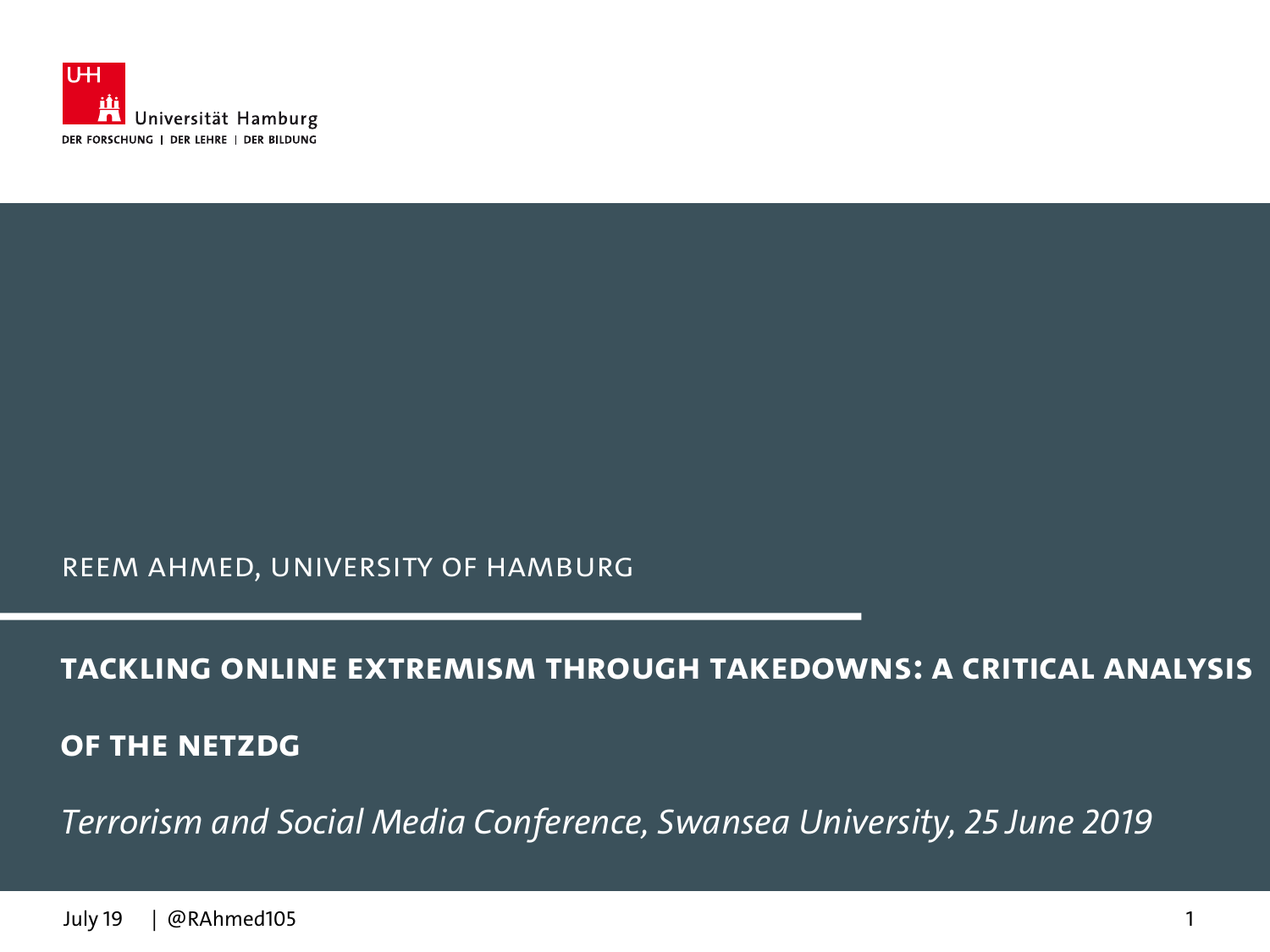

#### **Regulating the Internet**

- The EU and its Member States have largely relied on a series of 'soft' law obligations and voluntary cooperation from hosting platforms to aid them in the fight against illegal terrorist content and hate speech – gradual shift towards 'hard' law instruments (Kuczerawy 2018)
- NetzDG, EU Proposal for a Regulation on preventing the dissemination of terrorist content online, UK 'Online Harms' White Paper
- Issues regarding freedom of expression and privatisation of law enforcement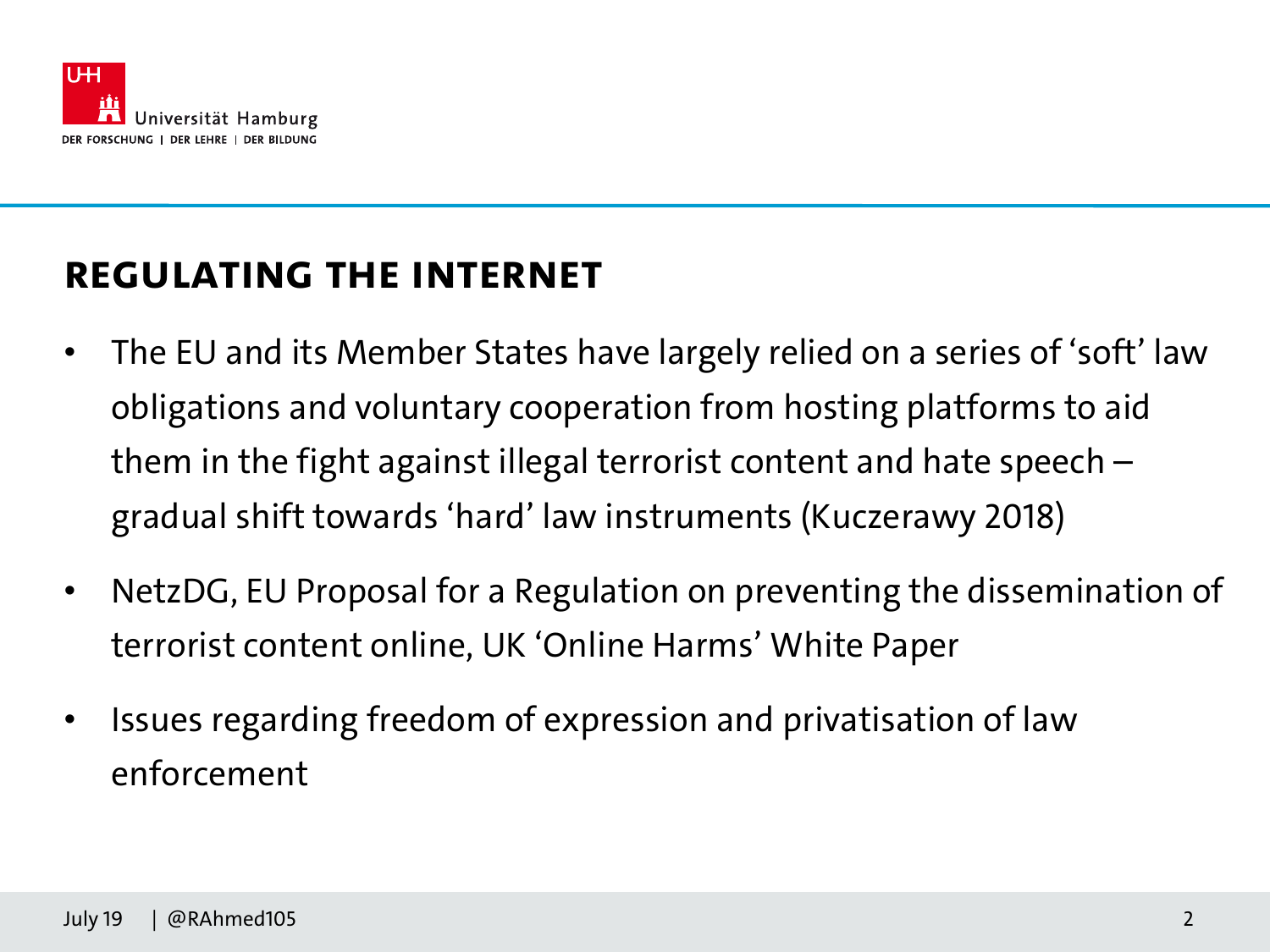

# **Outline**

- Has the implementation of the NetzDG demonstrated signs of over-blocking with regards to *reported* content?
- What is the evidence concerning the safeguarding freedom of speech?
- The future of takedowns and content moderation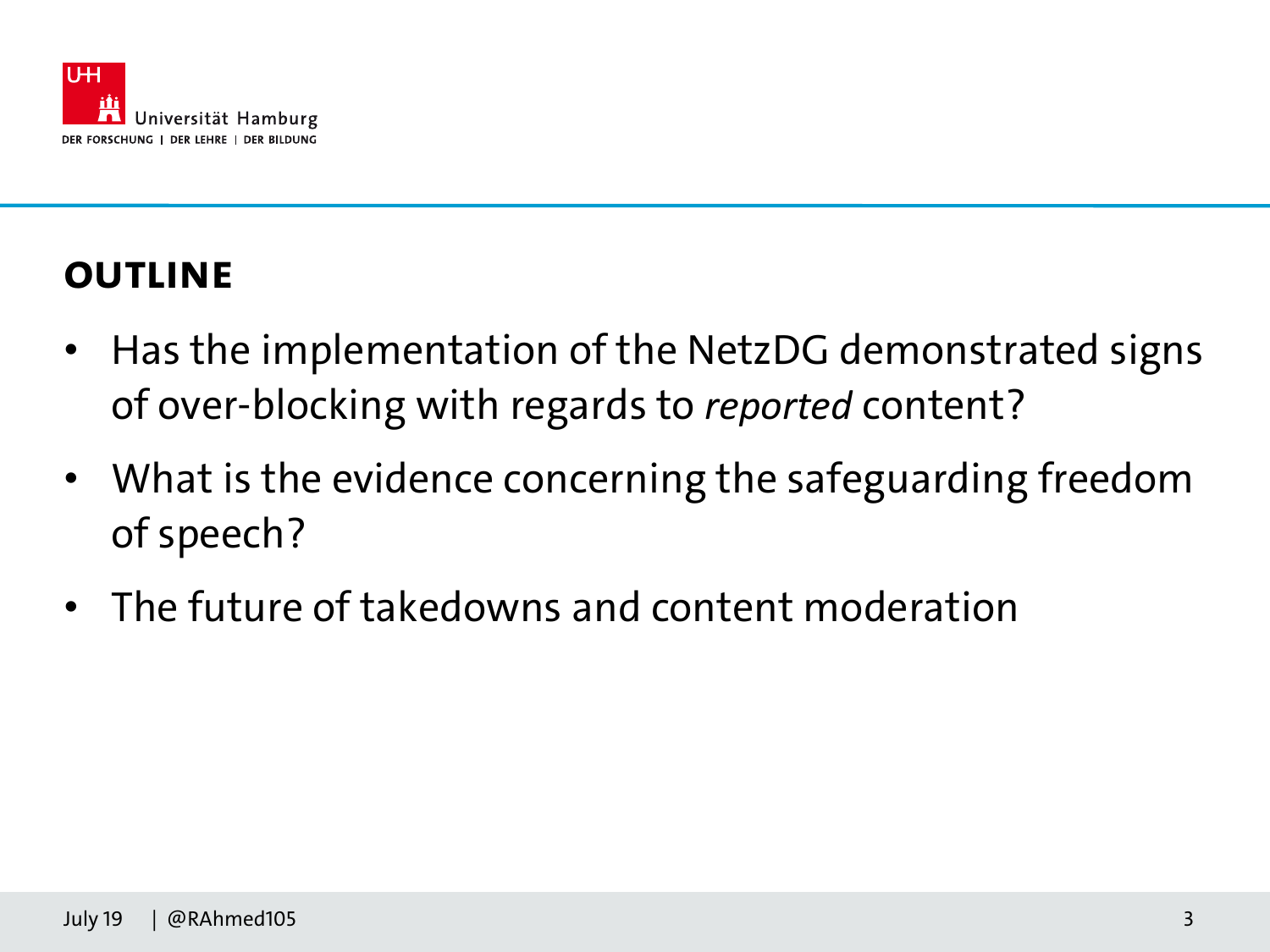

# **Netzwerkdurchsetzungsgesetz (Network Enforcement Act - NetzDG)**

- Came into full effect on 1 January 2018
- 22 statutory offences already existing in the StGB (German Criminal Code)
	- Insult, defamation, etc. §130, §166, §185, §186 StGB, terrorist offences §86, §91, §129a StGB, and stifling the spread of fake news through laws that prohibit, 'Treasonous forgery', and 'Forgery of data intended to provide proof' (§100a and §269 StGB, respectively)
- Fines of up to €50 million for failing to 'systematically' delete illegal content 7 days\* after a complaint is filed (§4 NetzDG)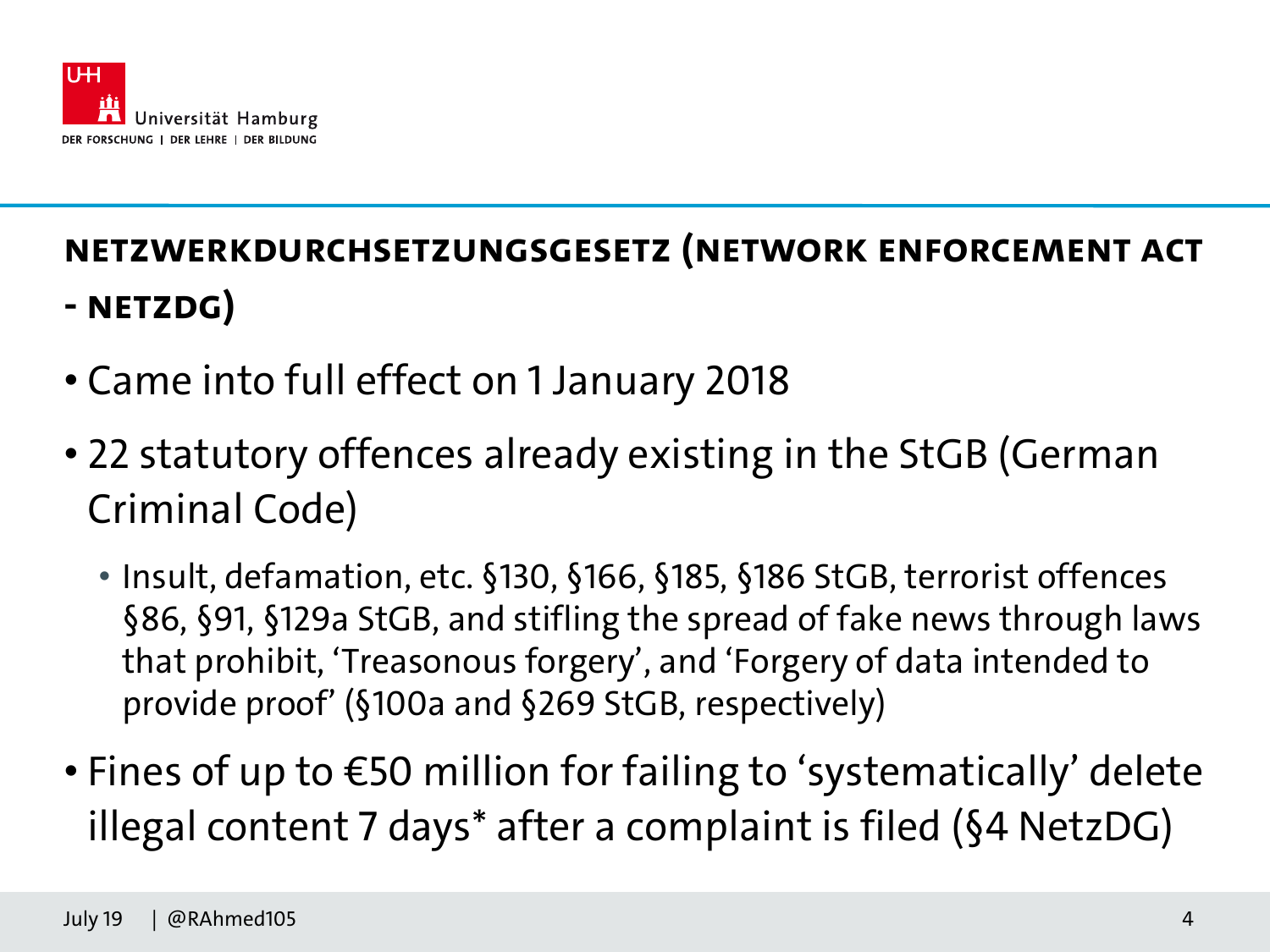

#### **Process of Flagging and Removal**

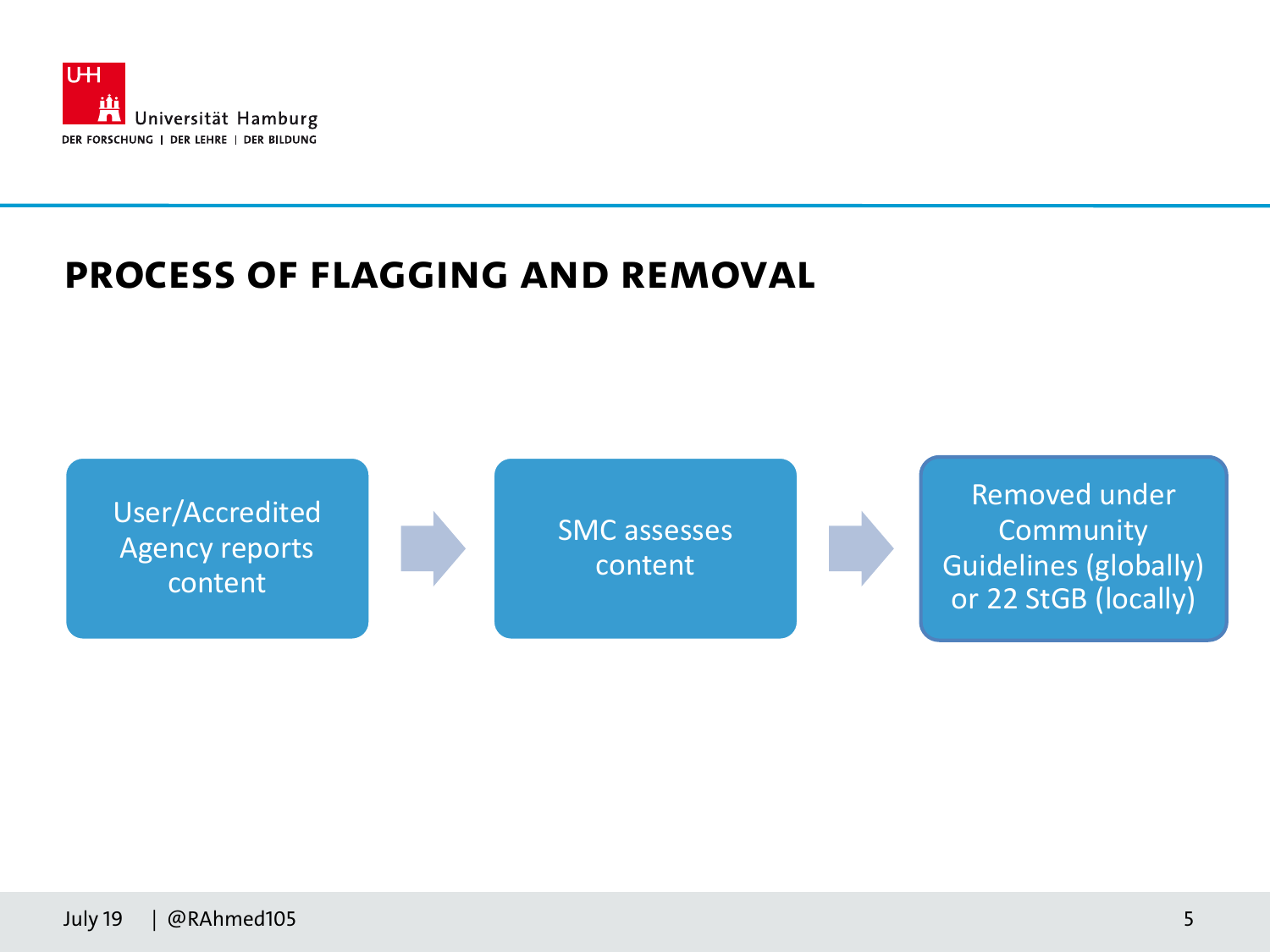

#### **Evidence of Over-blocking through the NetZDG?**

|                 | <b>Reported</b> | <b>Removed</b> | <b>Removal Rate</b> |
|-----------------|-----------------|----------------|---------------------|
| <b>YouTube</b>  | 465,124         | 112,941        | 24%                 |
| <b>Facebook</b> | 2,752           | 731            | 27%                 |
| <b>Twitter</b>  | 521,280         | 51,810         | 10%                 |

Sources: Google, Facebook, and Twitter Transparency Reports Jan-Jun 2018 & Jul-Dec 2018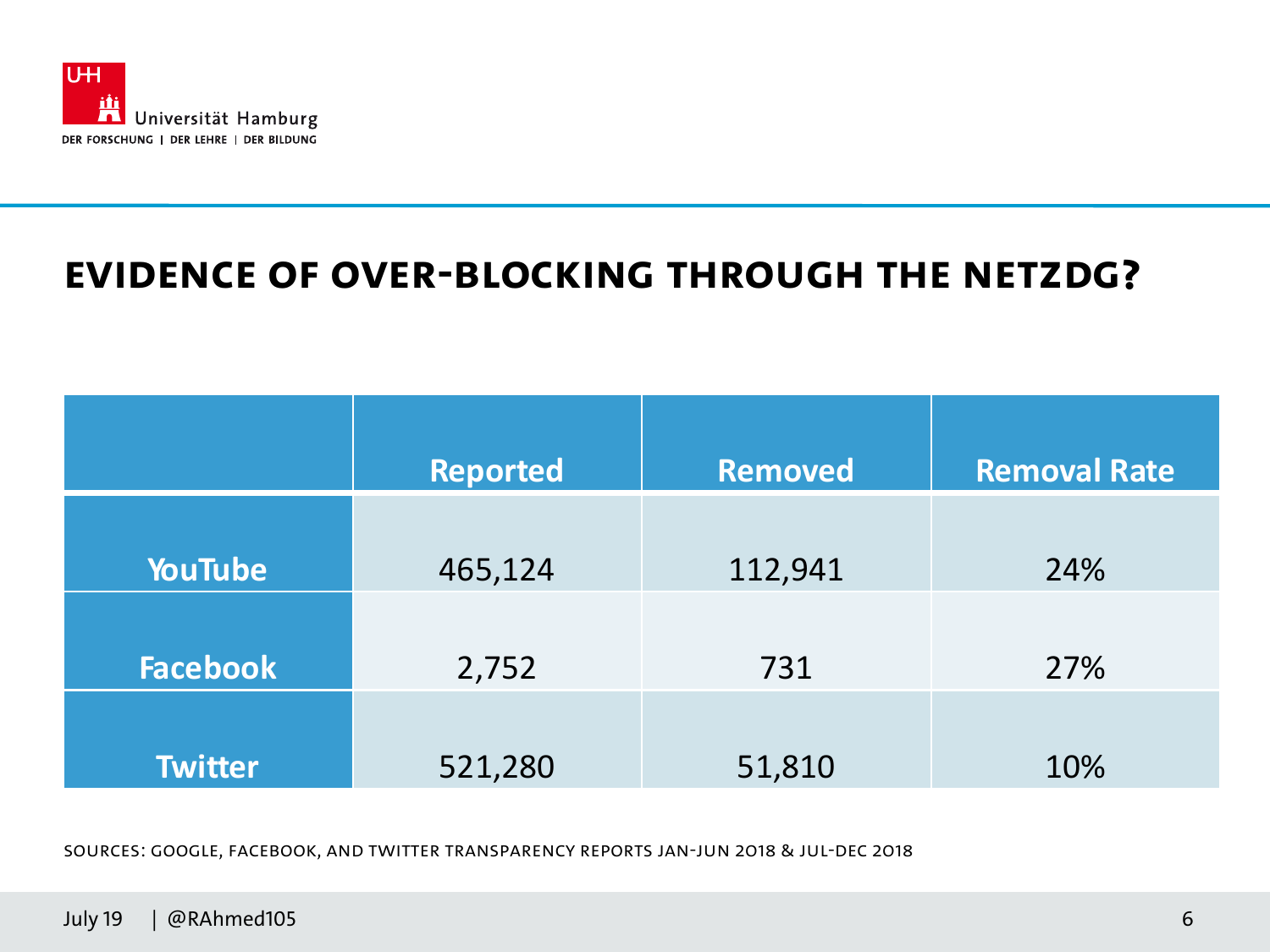

### **Prioritising Community Standards**

- Companies are prioritising Community Standards to assess content
- Facebook more difficult to report compared to YouTube and Twitter (Echikson and Knodt 2018, Heldt 2019)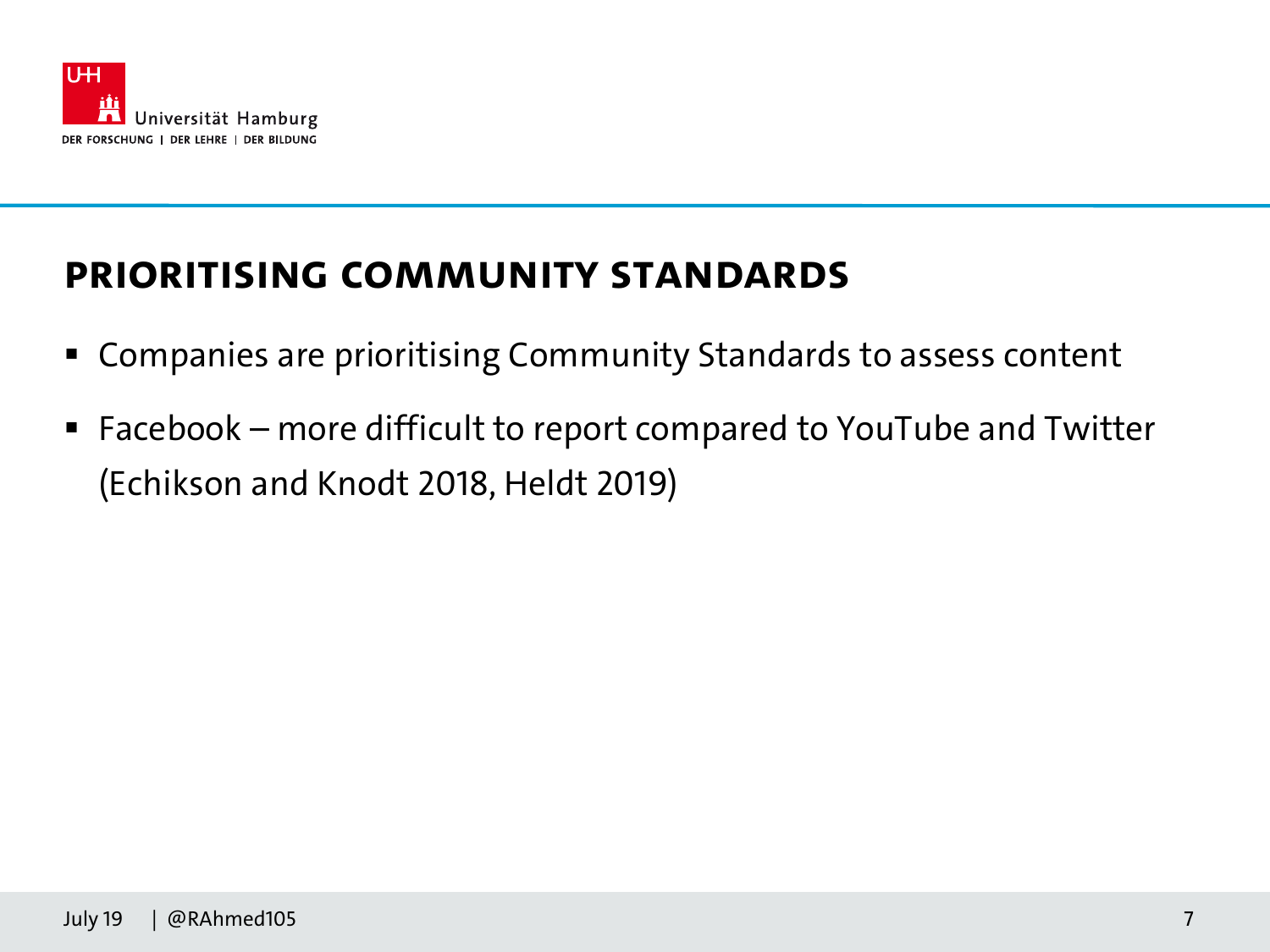

#### Community Guideline enforcement versus NetzDG statutes

Google Transparency Report Jun – Dec 2018



July 19 | @RAhmed105 8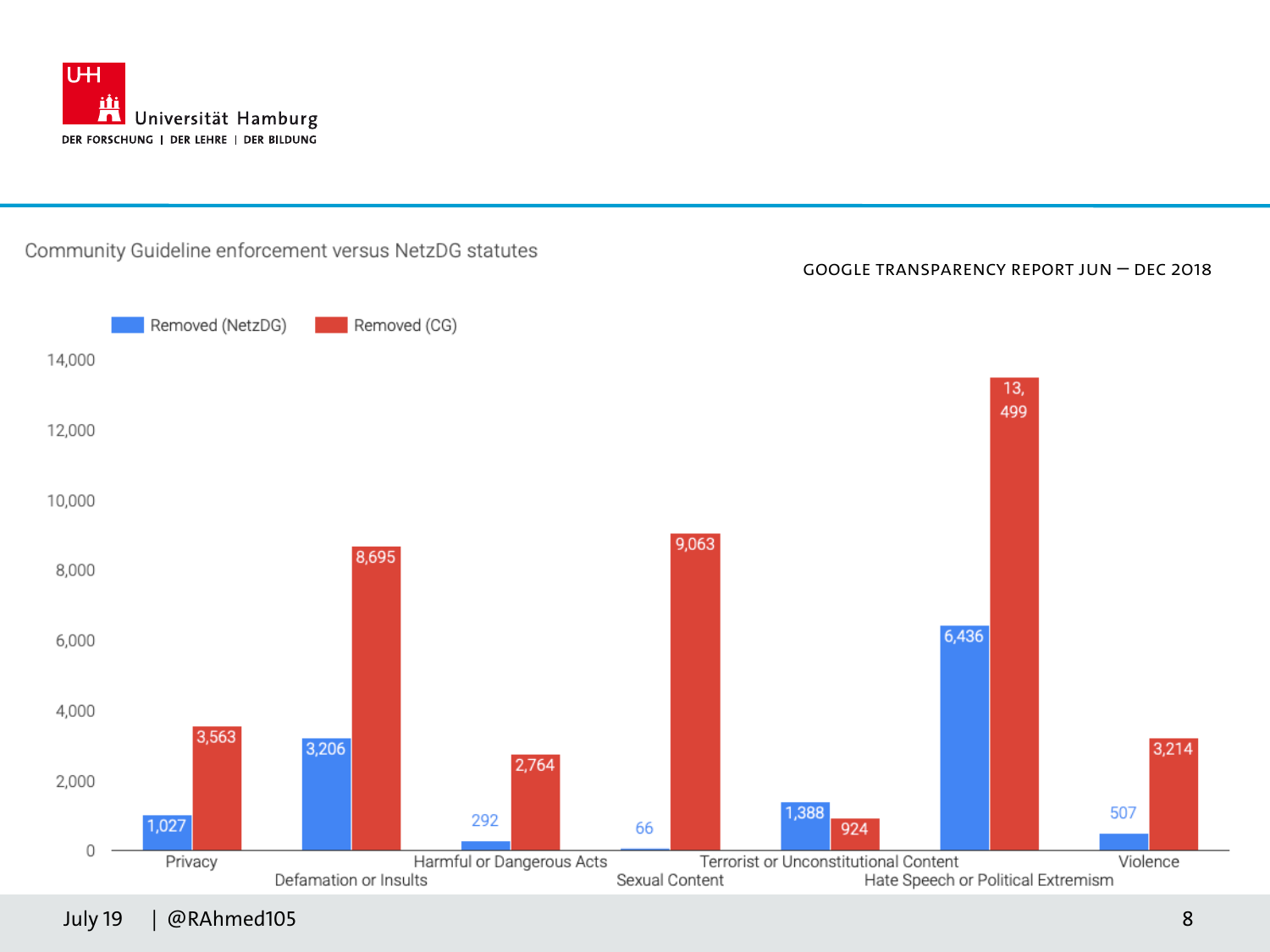

### **Freedom of Speech**

- Indirect application of fundamental rights between private individuals and private companies
- Limits to Freedom of Speech Article 5(2) Basic Law
- Outsourcing decisions to private companies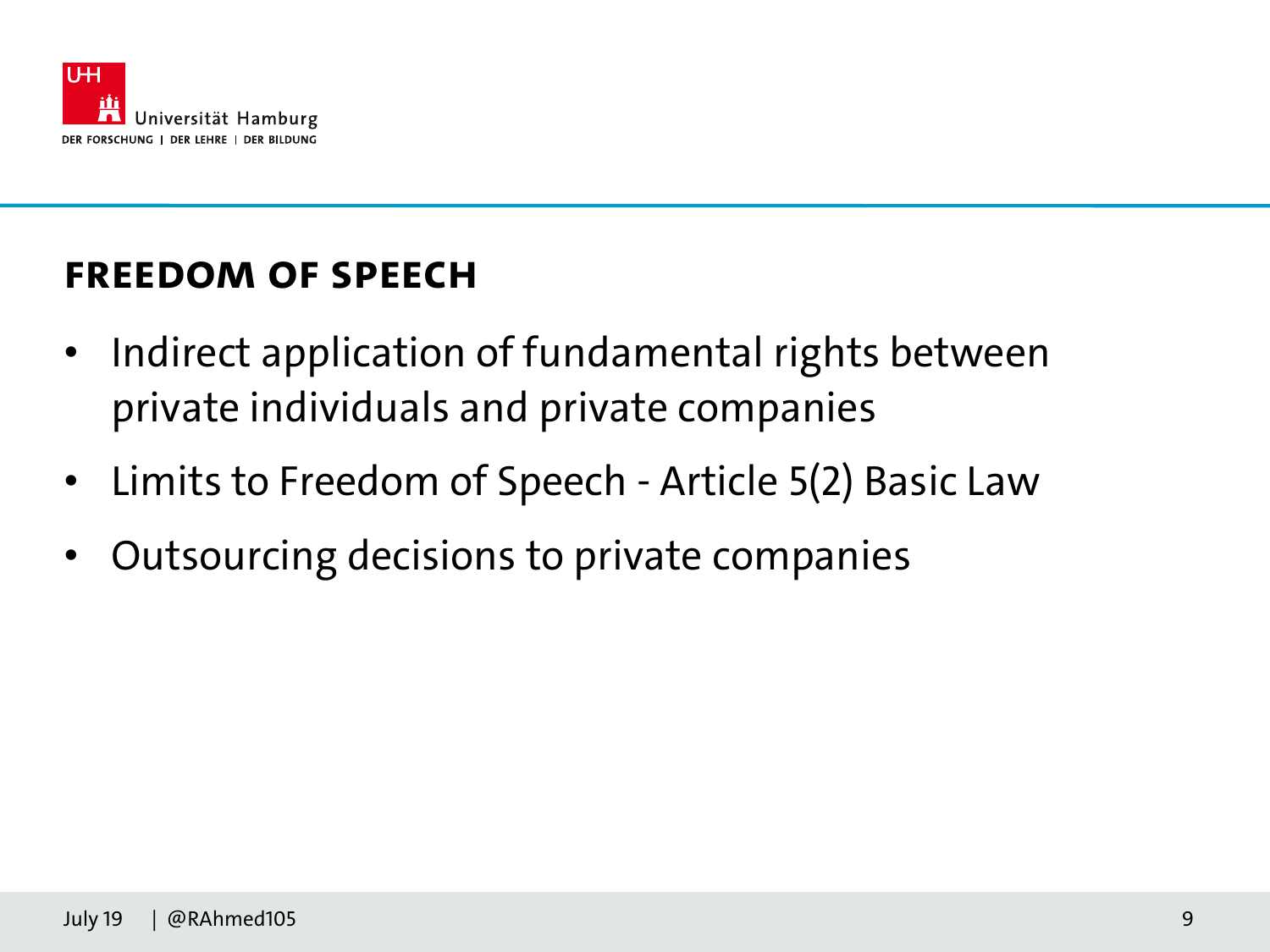

#### **Court Cases against Facebook**

| <b>Facebook ordered to reinstate content</b> | <b>Court ruled in favour of Facebook</b> |
|----------------------------------------------|------------------------------------------|
| LG Berlin v.23.03.2018 - 31 O 21/18          | OLG Dresden v. 8.8.2018 - 4 W 577/18     |
| LG Frankfurt v. 14.05.2018 - 2-03 O 182/18   | OLG Stuttgart v. 6.9.2018 - 4 W 63/18    |
| LG Köln v. 27.07.2018 - 24 O 187/18          | OLG Karlsruhe v. 28.2.2019 - 6 W 81/18   |
| OLG München v. 24.08.2018 - 18 W 1294/18     |                                          |
| BVerfG v. 22.05.2019 - 1 BvQ 42/19 (III Weg) |                                          |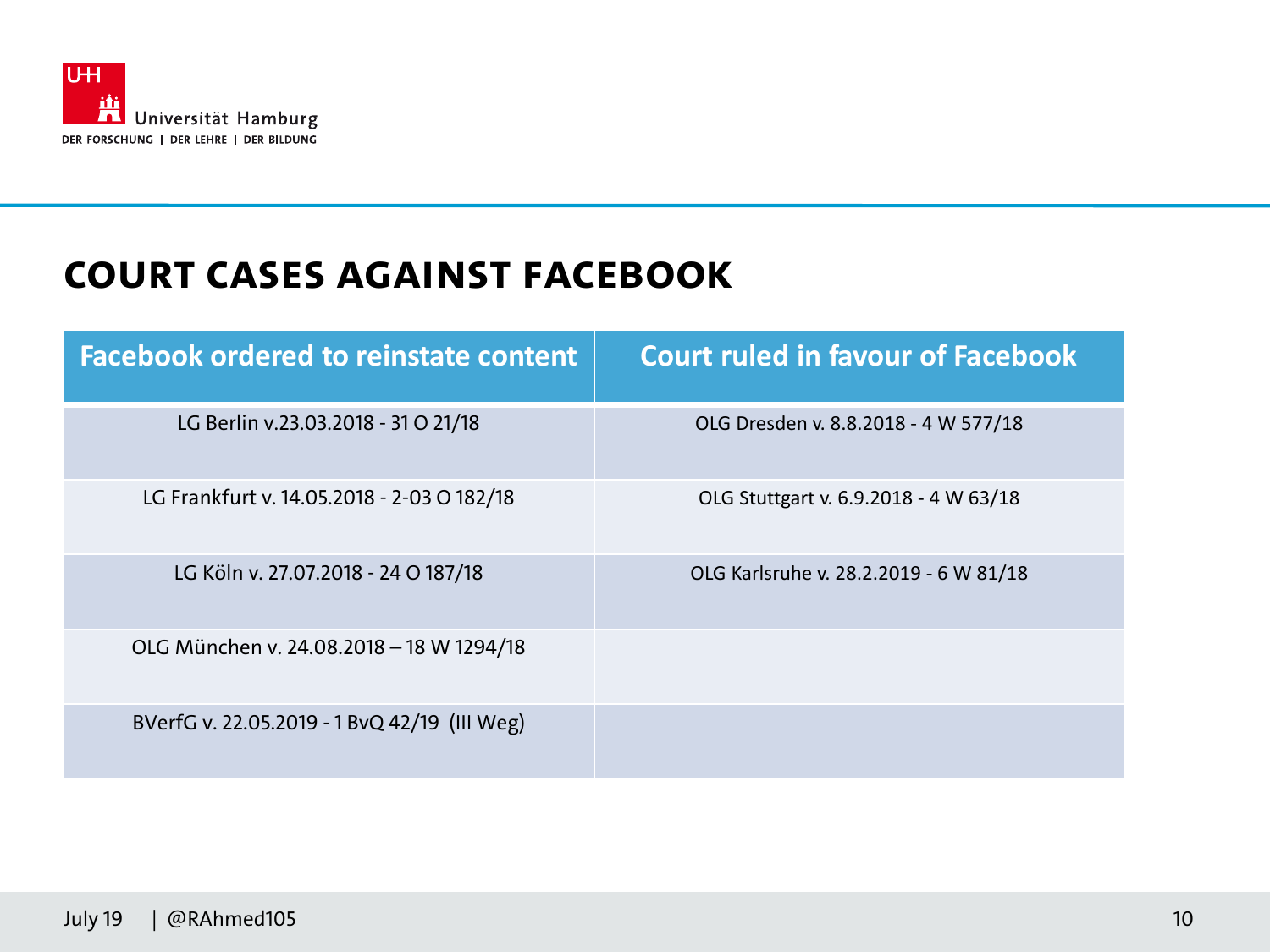

# **LG Köln 27.07.2018 - 24 O 187/18**

"And the German taxpayer gets up at half six in the morning in order to go to work and pay for these shameless freeloaders"

"I can no longer bear these vermin in our country...Everything that our country urgently needs remains undone, because all resources are concentrated on the riots of Merkel's guests! Just recently an attack involving a poisonous substance in Cologne was prevented thanks to the intelligence service[...] Get these people out of the country, they don't belong here!"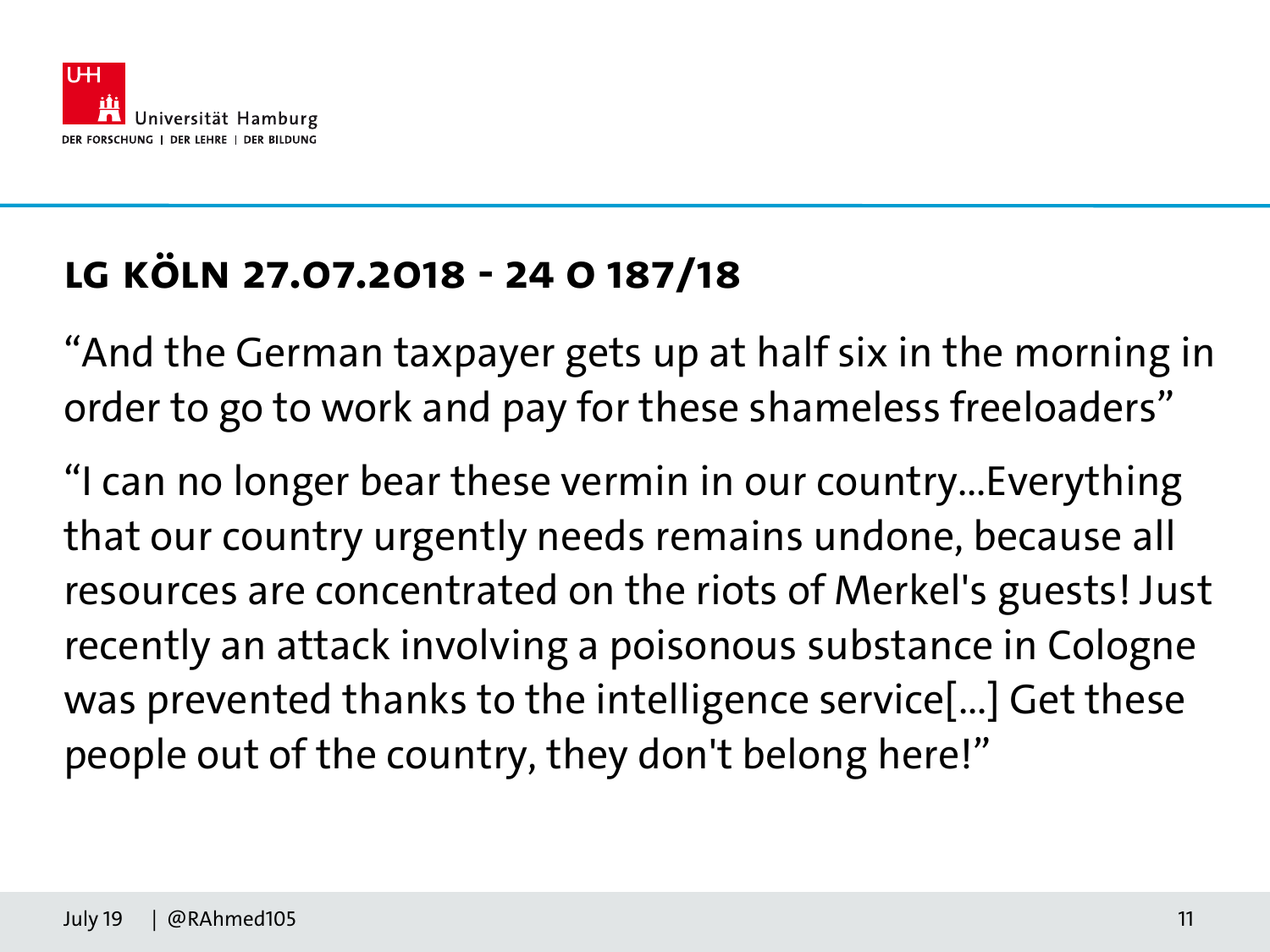

# **LG Köln 27.07.2018 - 24 O 187/18 – Decision**

- $\blacksquare$  The LG ruled that there is no criminal offence in the two comments of the claimant
- Since their statements were not directed at **individuals**, but referred in general to persons who apply for asylum or recognition as refugees, thus an insult according to § 185 of the Criminal Code is out of the question
- There is also no incitement of the people within the meaning of §130 of the Criminal Code
- Nor can Facebook successfully invoke its so-called Community Standards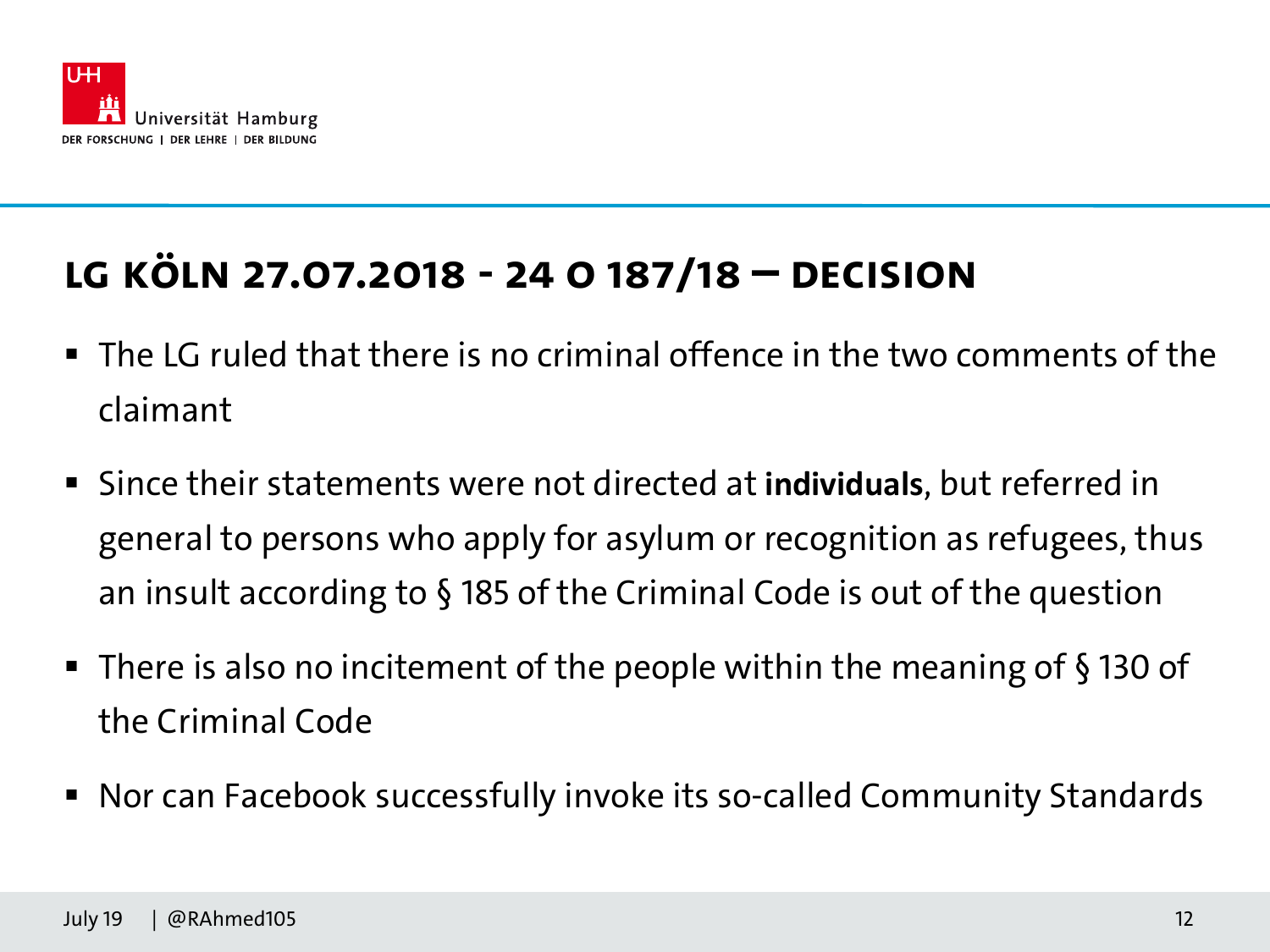

#### **The Future of Takedowns and Content Moderation**

| <b>NetzDG</b>                                                                                          | <b>EU Proposal for a</b><br><b>Regulation on terrorist</b><br>content                 | <b>UK Online Harms White</b><br><b>Paper</b>                              |
|--------------------------------------------------------------------------------------------------------|---------------------------------------------------------------------------------------|---------------------------------------------------------------------------|
| <b>German Criminal Law</b>                                                                             | Terrorist content as defined in Article<br>$3(1)(a)$ to (i) of the Directive 2017/541 | Illegal and 'unacceptable' or 'harmful'<br>content                        |
| User and Agency Flagging                                                                               | Judicial or functionally independent<br>administrative authority (EP<br>amendment)    | Enforce a statutory duty of care,<br>overseen by an independent regulator |
| 24 Hours 'obviously illegal content'<br>and 7 days for questionable content                            | Remove content within one hour                                                        | N/A                                                                       |
| Platforms with at least 2 million<br>users that receive more than 200<br>complaints in a calendar year | <b>Hosting Service Providers</b>                                                      | All hosting platforms                                                     |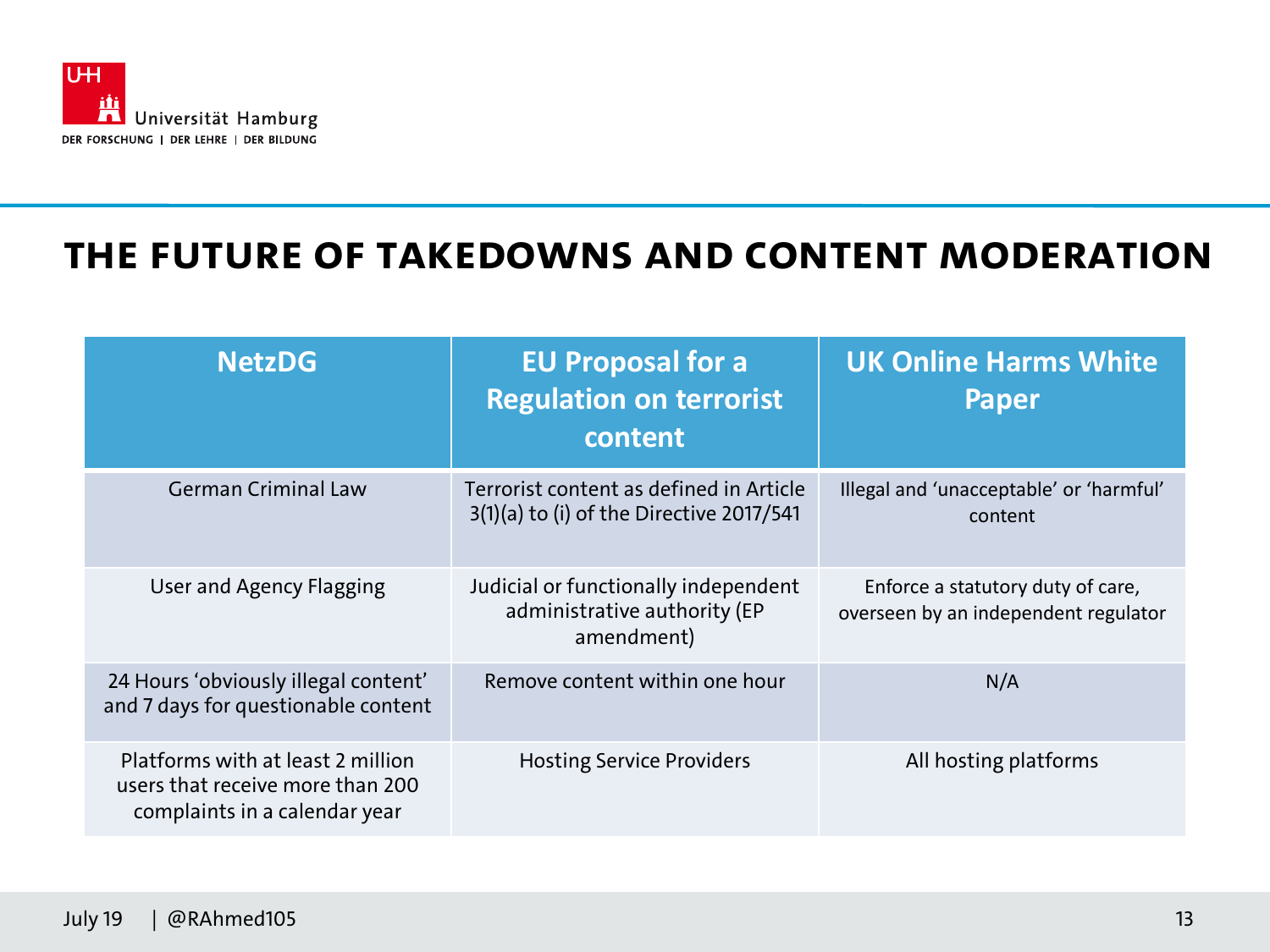

### **Conclusions**

- Hard to draw conclusions from transparency reports alone, but no strong evidence re. overblocking of content specifically reported via the NetzDG
- § Primacy of Community Standards 'nudging' as a result of the NetzDG or power struggle?
- Courts are upholding freedom of speech to a certain extent BUT costly and time consuming
- Future points to increased hard laws and the removal of illegal and potentially legal content on all hosting platforms with stricter time limits
- Relying on formal laws in isolation, rather than a variety of Community Standards from different platforms, would add clarity and transparency to the process of takedowns – extremists are actually exploiting these inconsistencies in governance (see Ganesh 2018)